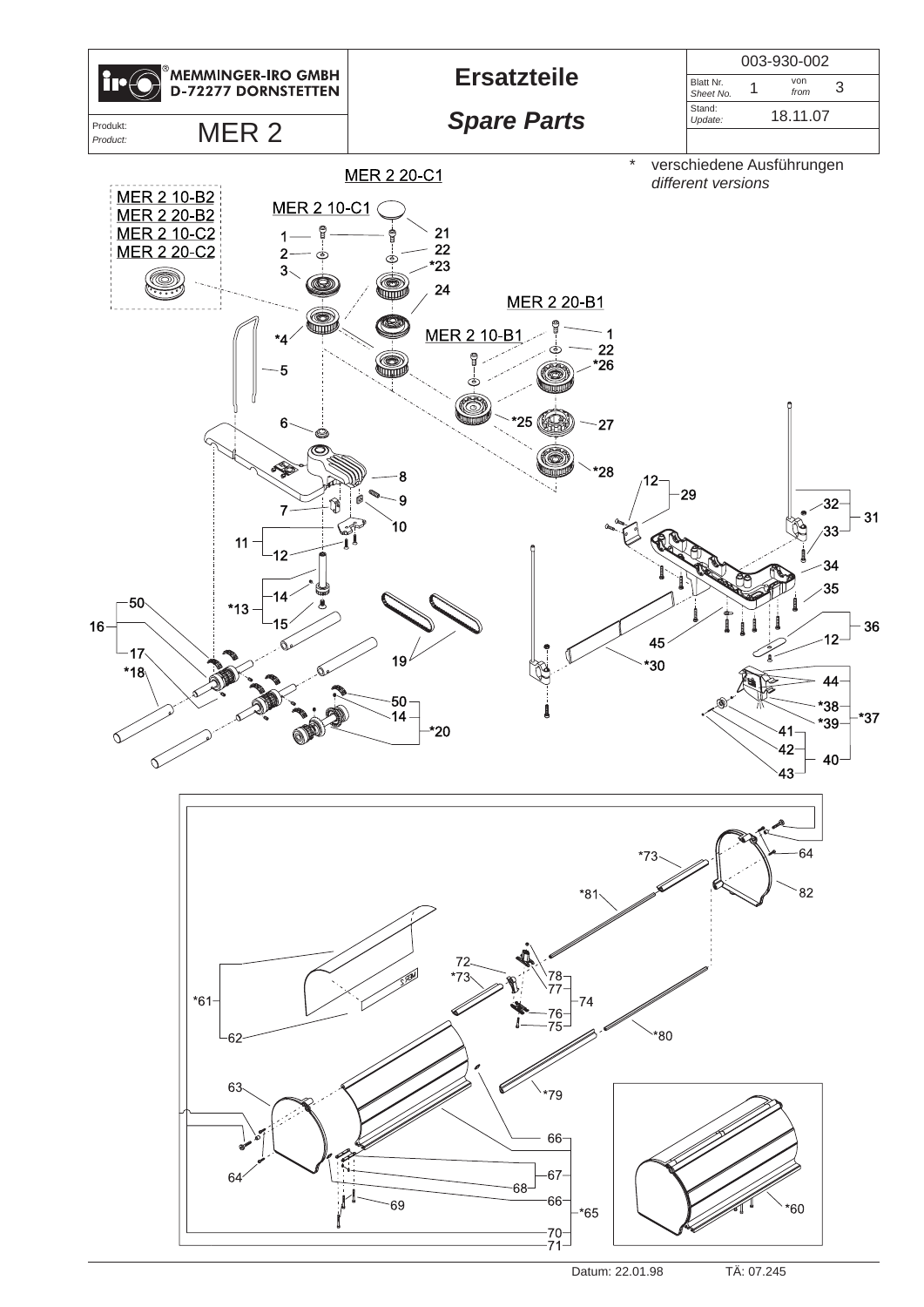

*Product:*

## $^\circ$ MEMMINGER-IRO GMBH<br>D-72277 DORNSTETTEN

## **Ersatzteile**

|                        | 003-930-002 |             |   |  |  |
|------------------------|-------------|-------------|---|--|--|
| Blatt Nr.<br>Sheet No. | 2           | von<br>from | 3 |  |  |
| Stand:<br>Update:      |             | 18.11.07    |   |  |  |

## Produkt:<br>*Produkt:* **MER 2 Spare Parts** MER 2 **18.11.07**

| <b>Bild</b>       | Artikel-Nr.                   | <b>Bezeichnung</b>                                                        |                                                                            |
|-------------------|-------------------------------|---------------------------------------------------------------------------|----------------------------------------------------------------------------|
| Nr.<br>Fig.<br>No | Part-No.                      |                                                                           | <b>Description</b>                                                         |
| 1                 | 000-600-565                   | Zylinderschraube M6x14                                                    | cheese head screw M6x14                                                    |
| $\overline{2}$    | 000-608-002                   | Scheibe A6,4                                                              | washer A6,4                                                                |
| $\sqrt{3}$        | 001-100-079-01                | Kupplung 10 mit Nabe                                                      | clutch 10 with collar                                                      |
| $*_{4}$           | 001-100-078                   | Zahnriemenscheibe G mit Abdeckscheibe                                     | toothed pulley G with cover                                                |
|                   | 001-100-088                   | Lochriemenscheibe G mit Abdeckscheibe                                     | pin pulley G with cover                                                    |
| 5                 | 003-300-007-01                | Anlaufbügel                                                               | inner bobbin limit posts                                                   |
| $*6$              | 001-320-005                   | Abstandring                                                               | spacer<br>until unit no. 999999                                            |
|                   | 003-200-005                   | bis Gerät Nr. 999999<br>Abstandsnabe                                      | distance collar                                                            |
|                   |                               | ab Gerät Nr. 1000000                                                      | from unit no. 1000000                                                      |
| 7                 | 003-260-023                   | Kontaktklötzchen 1 polig                                                  | contact block, single-pole                                                 |
| 8                 | 003-100-044                   | obere Gehäuseschale                                                       | upper casing                                                               |
| 9                 | 000-603-299                   | Gewindestift M6x25                                                        | headless screw M6x25                                                       |
| 10                | 000-607-261                   | Vierkantmutter M6                                                         | M6 square nut                                                              |
| 11                | 003-100-046                   | Abdeckplatte                                                              | cover plate                                                                |
| 12                | 000-605-035                   | PT-Schraube M3,5x16                                                       | PT-screw M3,5x16                                                           |
| $*13$             |                               | bis Gerät Nr. 799999                                                      | until unit no. 799999                                                      |
|                   | 003-100-039                   | nicht mehr lieferbar!, dafür Art.                                         | no more available!, for that Art.                                          |
|                   |                               | 003-100-063 mit Art. 003-100-066                                          | 003-100-063 with Art. 003-100-066                                          |
|                   | 003-100-039-01                | nicht mehr lieferbar!, dafür Art.<br>003-100-063-01 mit Art. 003-100-066  | no more available!, for that Art.<br>003-100-063-01 with Art. 003-100-066  |
|                   | 003-100-040                   | nicht mehr lieferbar!, dafür Art.                                         | no more available!, for that Art.                                          |
|                   |                               | 003-100-064 mit Art. 003-100-065                                          | 003-100-064 with Art. 003-100-065                                          |
|                   | 003-100-040-01                | nicht mehr lieferbar!, dafür Art.                                         | no more available!, for that Art.                                          |
|                   |                               | 003-100-064-01 mit Art. 003-100-065                                       | 003-100-064-01 with Art. 003-100-065                                       |
|                   |                               | ab Gerät Nr. 800000                                                       | from unit no. 800000                                                       |
|                   | 003-100-063                   | Stirnrad Z17 mit Welle 64,5 / MER 2-10-C                                  | cylindrical gear Z17 with shaft 64,5 / MER 2-10-C                          |
|                   | 003-100-063-01                | Stirnrad Z17 mit Welle 88 / MER 2-20-C                                    | cylindrical gear Z17 with shaft 88 / MER 2-20-C                            |
|                   | 003-100-064                   | Kronrad Z24 mit Welle 59 / MER 2-10-B                                     | crown wheel Z24 with shaft 59 / MER 2-10-B                                 |
|                   | 003-100-064-01                | Kronrad Z24 mit Welle 88 / MER 2-20-B                                     | crown wheel Z24 with shaft 88 / MER 2-20-B                                 |
| 14<br>15          | 000-603-236<br>000-601-641    | Gewindestift M4x6<br>Senkschraube M6x12                                   | headless screw M4x6<br>countersunk screw M6x12                             |
| 16                | 003-100-038                   | Abtriebswelle komplett                                                    | drive shaft, complete                                                      |
| 17                | 000-603-298                   | Gewindestift M4x8                                                         | headless screw M4x8                                                        |
| $*18$             | 003-330-002-01                | Steckwelle 122 / STANDARD                                                 | bobbin roller 122 / STANDARD                                               |
|                   | 003-330-002                   | Steckwelle 84 / SMALL                                                     | bobbin roller 84 / SMALL                                                   |
|                   | 003-330-002-02                | Steckwelle 167 / LARGE                                                    | bobbin roller 167 / LARGE                                                  |
| 19                | 003-100-047                   | Zahnriemenpaar                                                            | toothed belts, pair                                                        |
| $*20$             |                               | bis Gerät Nr. 799999                                                      | until unit no. 799999                                                      |
|                   | 003-100-041                   | nicht mehr lieferbar!, dafür Art.                                         | no more available!, for that Art.                                          |
|                   |                               | 003-100-066 mit Art. 003-100-063/-01                                      | 003-100-066 with Art. 003-100-063/-01                                      |
|                   | 003-100-042                   | nicht mehr lieferbar!, dafür Art.<br>003-100-065 mit Art. 003-100-064/-01 | no more available!, for that Art.<br>003-100-065 with Art. 003-100-064/-01 |
|                   |                               | ab Gerät Nr. 800000                                                       | from unit no. 800000                                                       |
|                   | 003-100-066                   | Zahnriemenscheibe Z15 mit Kronrad Z24                                     | toothed belt pulley Z15 with crown wheel Z24                               |
|                   |                               | / MER 2-C                                                                 | /MER 2-C                                                                   |
|                   | 003-100-065                   | Zahnriemenscheibe Z15 mit Stirnrad Z17                                    | toothed belt pulley Z15 with cylindrical gear Z17                          |
|                   |                               | / MER 2-B                                                                 | $/$ MER 2-B                                                                |
| 21                | 001-260-045                   | Staubkappe                                                                | dust cover                                                                 |
| 22                | 000-618-000                   | Tellerfeder                                                               | spring cup                                                                 |
| $*23$             | 001-260-033                   | Zahnriemenscheibe                                                         | fixed toothed pulley                                                       |
|                   | 001-260-036                   | Lochriemenscheibe                                                         | fixed pin pulley                                                           |
| 24<br>$*25$       | 001-100-080-01<br>001-260-017 | Kupplung 20 mit Nabe<br>Zahnriemenfestscheibe                             | clutch 20 with collar<br>fixed toothed pulley                              |
|                   | 001-260-019                   | Lochriemenfestscheibe                                                     | fixed pin pulley                                                           |
| $*26$             | 001-260-015                   | Zahnriemenscheibe                                                         | toothed pulley                                                             |
|                   | 001-260-018                   | Lochriemenscheibe                                                         | pin pulley                                                                 |
| 27                | 001-100-044                   | Kupplung mit Nabe                                                         | clutch with collar                                                         |
| $*28$             | 001-100-043                   | Zahnriemenscheibe unten abgedeckt                                         | toothed pulley with bottom cover                                           |
|                   | 001-100-051                   | Lochriemenscheibe unten abgedeckt                                         | pin pulley with bottom cover                                               |
| 29                | 003-100-048                   | Haltewinkel                                                               | retaining bracket                                                          |
|                   |                               |                                                                           |                                                                            |